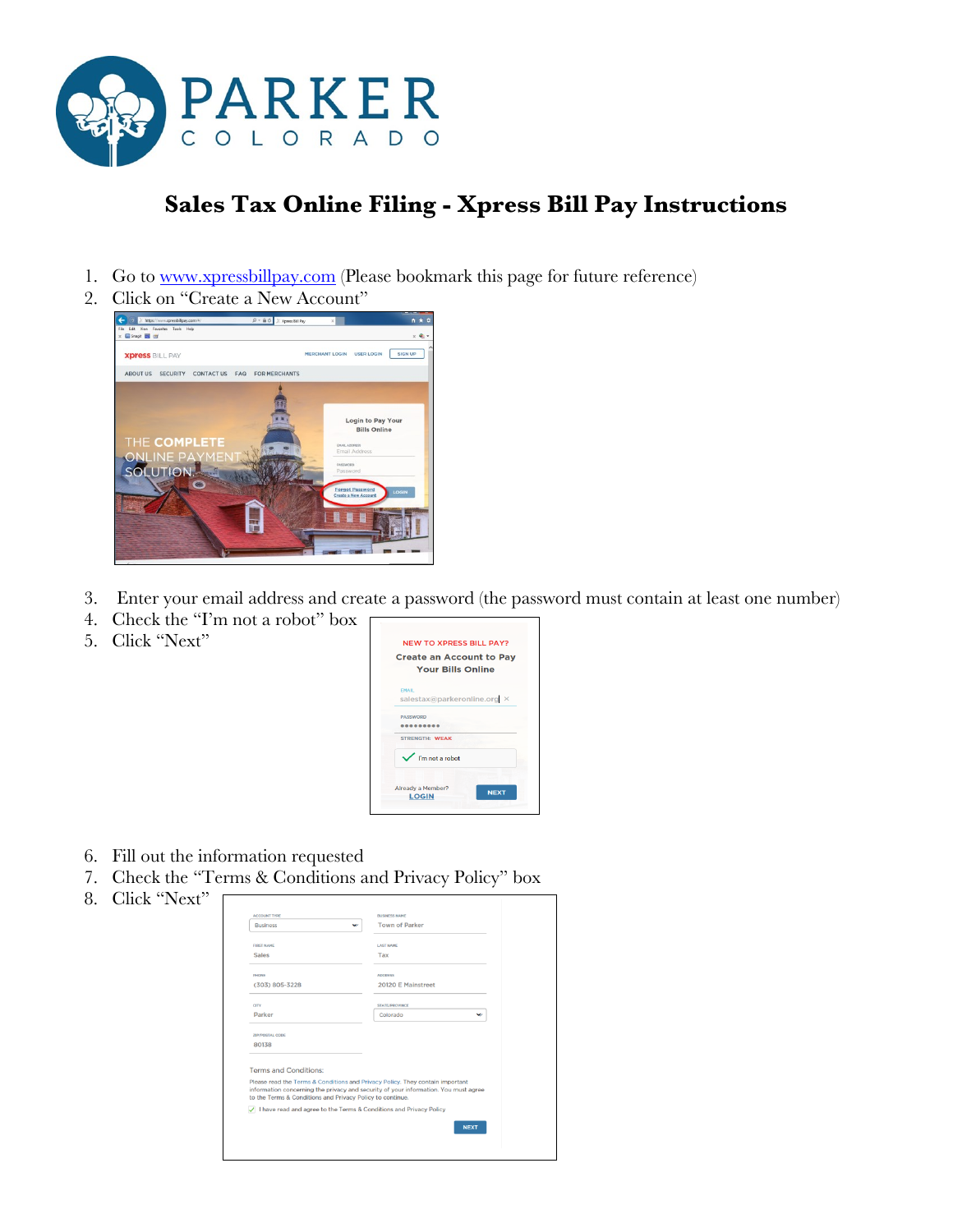- 9. It will then ask you to check your email as a confirmation email was sent. Open the email sent from Xpress Bill Pay in your email inbox and click the blue "Verify Email" button. This will take you back to the Xpress Bill Pay website.
- 10. Click "Continue"



11. The Add New Bill page will display which will include billing organizations near your address. If you see the Town of Parker as a billing organizations near your address, click on it **OR** if the Town of Parker is not listed, enter it in the "Find your billing organization" field. Click "Search". The Town of Parker logo will appear, click on it.

| ∼                   | . .                                                                     |                                                                                                  | - <del>- -</del>                      |
|---------------------|-------------------------------------------------------------------------|--------------------------------------------------------------------------------------------------|---------------------------------------|
| $\overline{\Theta}$ | https://www.xpressbillpay.com/customer/#/bills                          | Q → 自 C   I Xpress Bill Pay: Bills<br>I hop one med. The Detection May. Dought looks through the | $\hat{\mathbf{n}}$ $\hat{\mathbf{x}}$ |
|                     | File Edit View Favorites Tools Help<br>x B Snagit E er                  |                                                                                                  | $\times$ $\bullet$                    |
|                     | <b>Xpress BILL PAY</b>                                                  | Sales Tax +<br><b>PAY METHODS</b><br><b>BILLS</b><br><b>HISTORY</b>                              |                                       |
|                     |                                                                         |                                                                                                  |                                       |
|                     | <b>Add New Bill</b>                                                     | Step 1 of 3                                                                                      |                                       |
|                     | Billing organizations need your address (3):                            |                                                                                                  |                                       |
|                     | <b>Town of Parker</b><br>PARKER                                         | City of Lone Tree<br>$\bullet$                                                                   |                                       |
|                     | Parker, CO                                                              | chroniovene: Lone Tree, CO                                                                       |                                       |
|                     | Cherry Creek Valley Water and Sanitation District                       |                                                                                                  |                                       |
|                     | Denver, CO<br>$\langle$                                                 |                                                                                                  |                                       |
|                     | OR                                                                      |                                                                                                  |                                       |
|                     | Find your billing organization:<br>$\times$<br>Town of Parker<br>Search |                                                                                                  |                                       |
|                     | <b>Click Horomomy</b><br><b>MARINEWSTOWN CO</b>                         |                                                                                                  |                                       |
|                     |                                                                         |                                                                                                  |                                       |
|                     | ABOUT US SECURITY JOBS FAQ CONTACT US PRIVACY POLICY FOR MERCHANTS      | $  \cdot   +   \cdot  $                                                                          |                                       |
|                     |                                                                         |                                                                                                  |                                       |
|                     |                                                                         |                                                                                                  |                                       |

- 12. Enter your Town of Parker Account Number and PIN
- 13. Click "Locate Account

|     | $\mu$ - $\mu$ - $\mu$ - $\mu$ - $\mu$ - $\mu$ - $\mu$ - $\mu$ - $\mu$ - $\mu$ - $\mu$ - $\mu$ - $\mu$ - $\mu$ |                                |  |  |  |
|-----|---------------------------------------------------------------------------------------------------------------|--------------------------------|--|--|--|
| دد، | Enter the following information as it appears on your Town of Parker bill:                                    |                                |  |  |  |
|     |                                                                                                               | <b>Bill Type @Business Tax</b> |  |  |  |
|     | Account Number 1234                                                                                           |                                |  |  |  |
|     | PIN                                                                                                           |                                |  |  |  |
|     | + Back                                                                                                        | Locate Accour                  |  |  |  |
|     |                                                                                                               |                                |  |  |  |
|     |                                                                                                               |                                |  |  |  |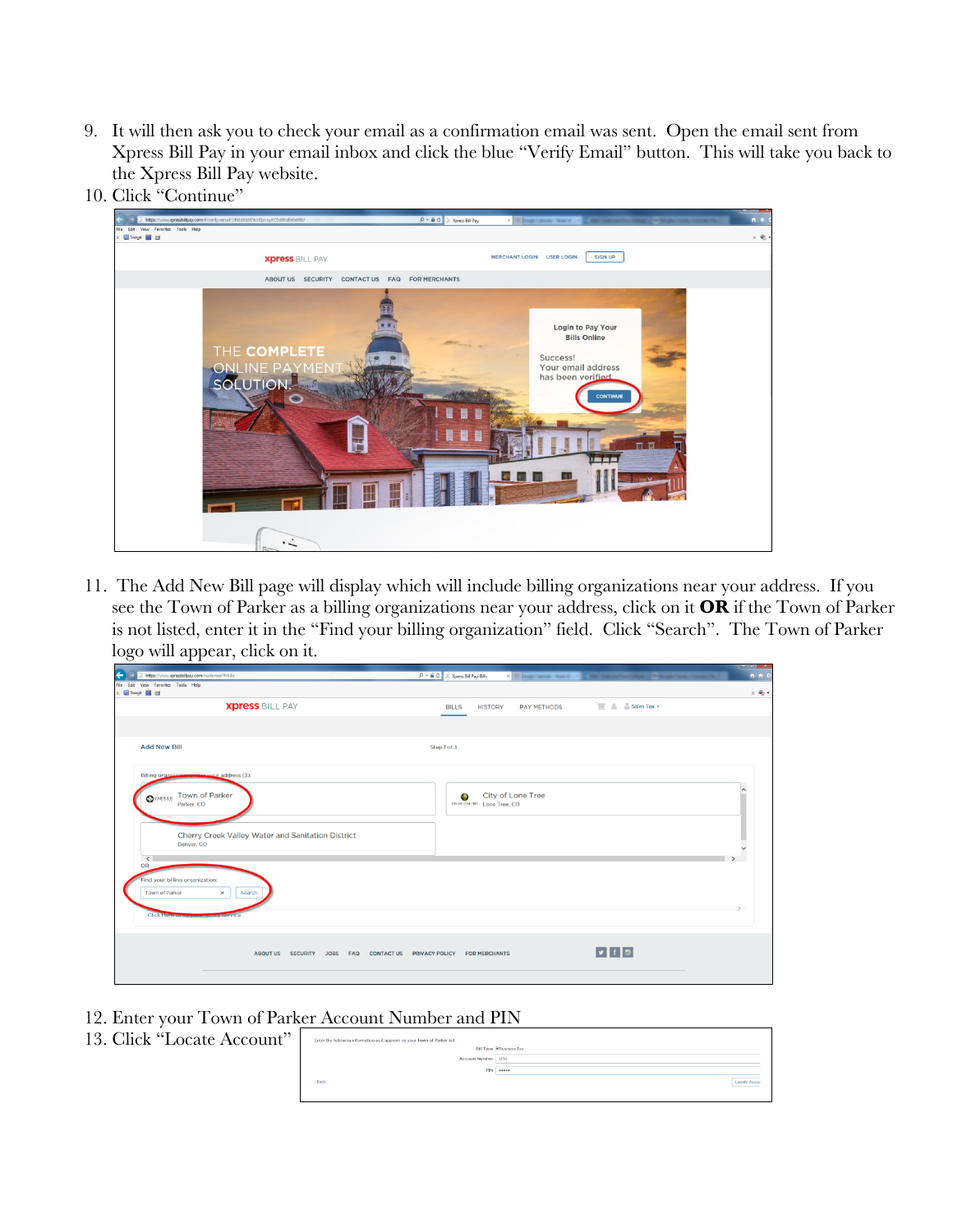14. You can then view your Unfiled Taxes and Filed Taxes

| https://www.xpressbillpay.com/customer/#/tax-accounts/10467: $D = \bigoplus C$ //. Xpress Bill Pay: Bills                                          | IЧ<br>$n \times 0$<br>$\times$                                                                            |
|----------------------------------------------------------------------------------------------------------------------------------------------------|-----------------------------------------------------------------------------------------------------------|
| Edit View Favorites Tools Help<br>File<br>x <b>B</b> Snagit <b>B</b> ET                                                                            | $\times$ $\bullet$ $\cdot$                                                                                |
| <b>Xpress BILL PAY</b>                                                                                                                             | Sales Tax +<br>PAY METHODS<br><b>BILLS</b><br><b>HISTORY</b>                                              |
|                                                                                                                                                    |                                                                                                           |
| <b>PARKER</b>                                                                                                                                      | <b>ACCOUNT NAME</b><br><b>ACCOUNT#</b><br>7022<br>Test<br><b>Remove Account</b><br><b>ACCOUNT ADDRESS</b> |
| <b>Town of Parker</b><br>20120 E. Main Street<br>Parker, CO 80138<br><b>Unfiled Taxes</b><br>OCTOBER 2015<br>OCTOBER 2016<br><b>SEPTEMBER 2016</b> | <b>Filed Taxes</b><br>There are no filed taxes for this account.                                          |
| <b>ABOUT US</b><br><b>SECURITY</b><br><b>JOBS</b><br><b>FAQ</b><br><b>CONTACT US</b>                                                               | $ v  +  v $<br><b>PRIVACY POLICY</b><br><b>FOR MERCHANTS</b>                                              |

- 15. To file your taxes, select the tax period you would like to file by clicking on it and complete your return. If you do not see the tax period are trying to file, please call the Sales Tax Hotline at 303.805.3228 for assistance.
- 16. Click "file" to file your return.
- 17. The completed return will display. You can pay the sales tax due by clicking on the "Pay Now" Button.



18. You will then see the contents of your cart, you can de-select any items you do not wish to pay. Click "Continue".